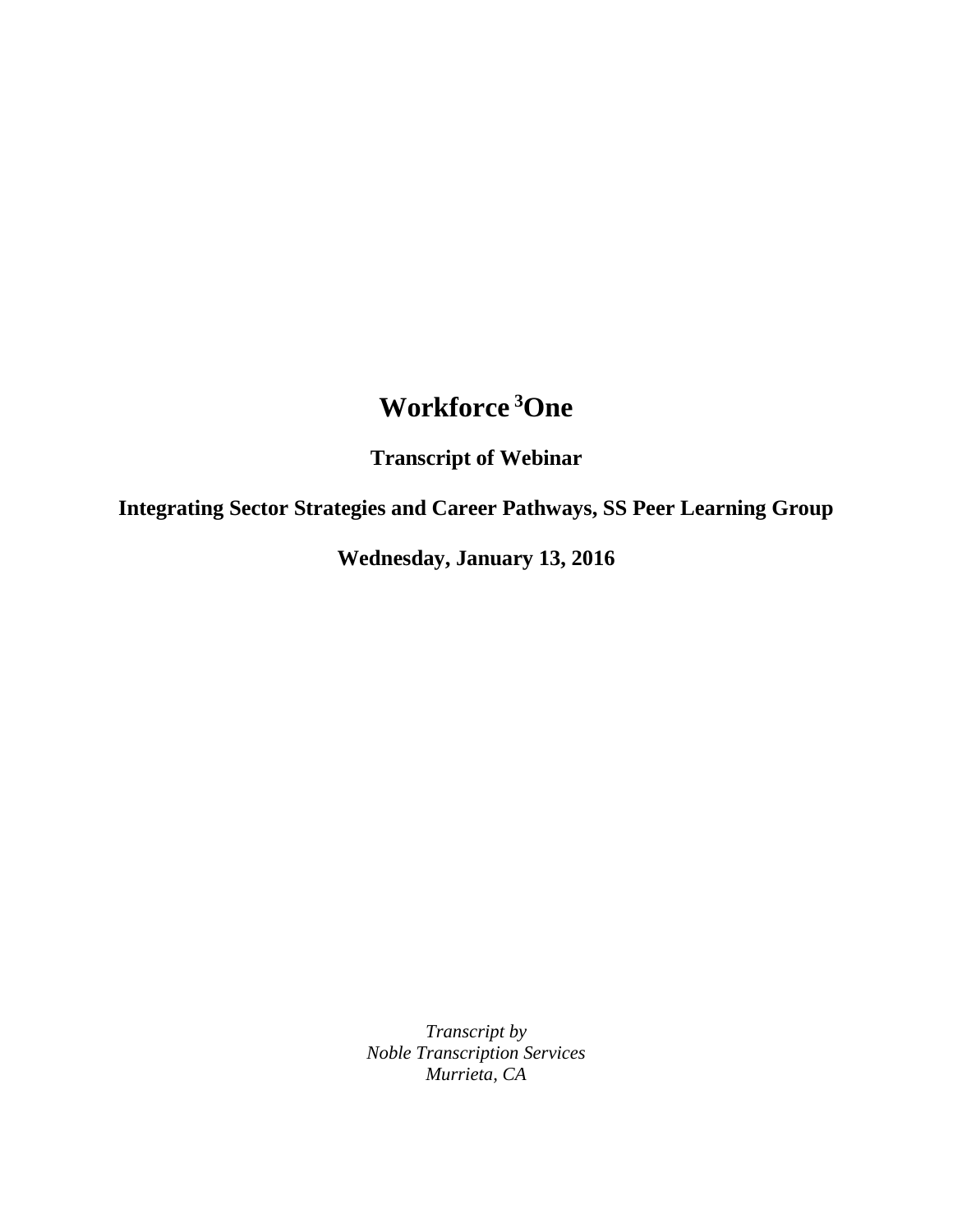MARTIN SIMON: Good afternoon. This is Martin Simon with the National Governors Association. I'll be facilitating this call today. Welcome, everybody. We'll get started shortly.

LAYLI OLIVER: This is Layli Oliver from Maher & Maher. I'll be running the technical side of the call today. We're going to wait just a few minutes, let a few more people dial in before we get started. And I'll be making this announcement periodically, but the way this call will work is Martin and – (inaudible) – that he's brought on today to discuss this topic will give a brief presentation. And once they're done we really want to encourage people to join into the conversation. During the presentation I am going to put all the phone lines on a blanket mute. And to unmute yourself to participate in the conversation, you'll just have to hit \*6 on your phone.

OK, Martin, it's 3:00 now. You want to go ahead and get started and I'll put the blanket mute on. And again for all the participants, when it's time to start our conversation portion, just hit \*6 and you'll unmute yourself.

MR. SIMON: Well, good afternoon. Again this is Martin Simon with the National Governors Association, where I'm director of economic, human services and workforce division –

OPERATOR: All guests have been muted. You can unmute your line by pressing \*6.

MR. SIMON: You probably all heard that interruption, so again I'm Martin Simon with the National Governors Association. This is the second in a series of calls we're having on integrated sector strategies and career pathways. Actually that's the topic today. It's on sector strategy – and this is just for review for those of you that are joining for the first time, this discussion is part of a larger Employment and Training Administration initiative called sector strategies TA initiative. This is a national effort to increase the number of states and regions that are actively engaged in sector strategies.

The first time that such a network's been created, the focus on sector strategies is part of a national movement within the workforce system. It's a way of leveraging the significant body of work that's already out there around sector strategies and the experiences in states and regions across the country. And we know that many of you are not new to sector strategies and may have participated in the first call in this series back in November and in the calls last year.

What we're finding is that there's still a pretty good hunger out there for information on how to fully implement sector strategies. These are called peer learning group calls. And they're designed to be an opportunity or forum for you to have an in-depth discussion with your peers from across the country. So that's an important part. We're going to emphasize this occasionally throughout the call, that these are discussion calls. And they're only successful if you participate.

We'll present some best practice information to prime the call. But what we really want is an honest and open discussion among those of you that are on the call. And we have quite a few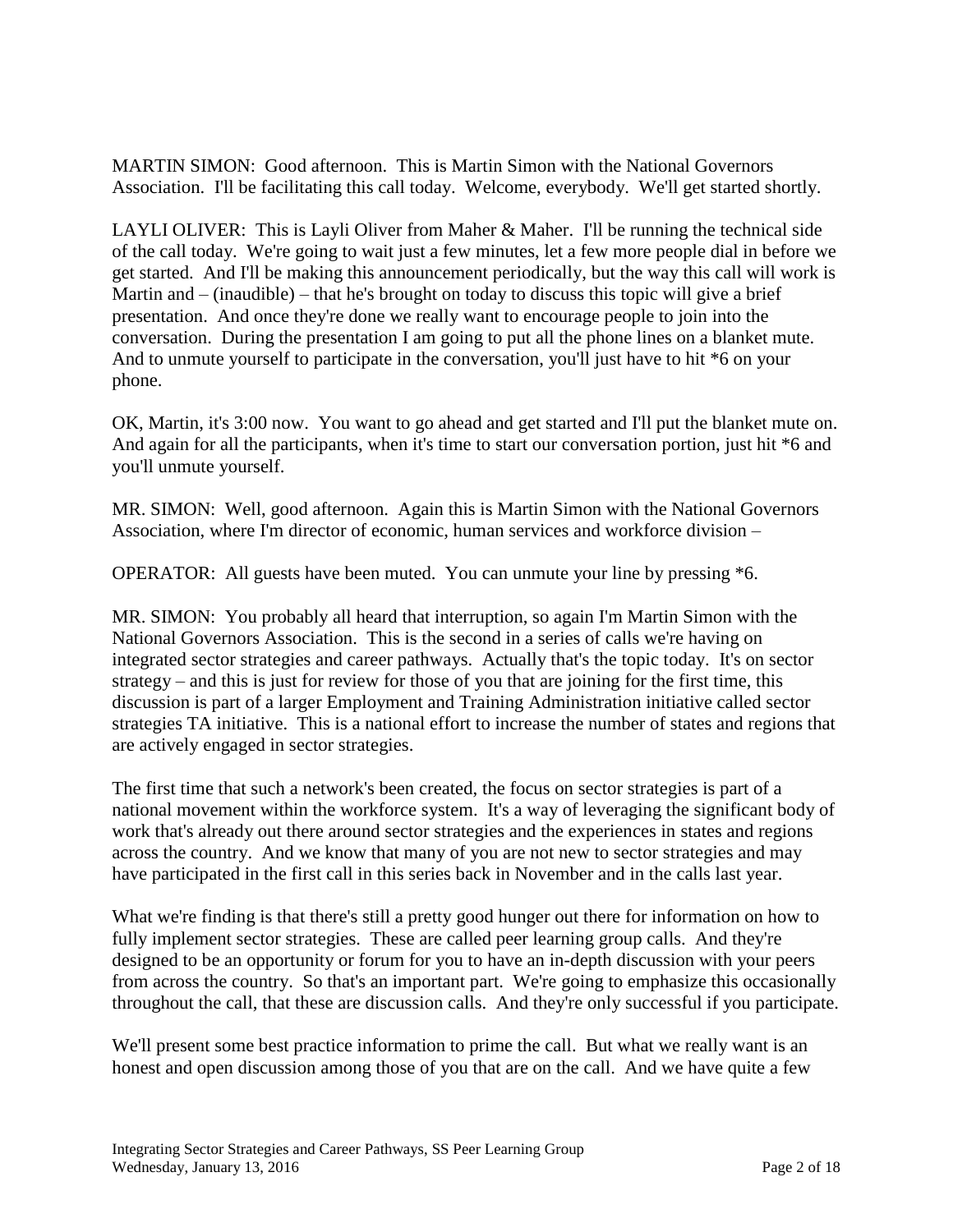people that have signed up for this. It's close to 100. And so while it would be nice to do a roll call to find out who's on, that would take up all the time we have today.

But what I'd like to do instead of that though to just get an idea of the distribution across the country, is to call out the six Department of Labor regions. And if you're from a state within that region, just call out your state. I'm sorry, that's not going to work since you've all been muted. So I've got to follow the protocol here –

MR. : Shawn Gomez (ph) from Ohio.

MR. SIMON: Well, I guess – let's see if this works. What about region one? Any folks from region one on the call? OK. Region two? I guess the muting is actually in place.

So we will go back to the script here and the program. And what we've identified is two states that we think are doing leading work in integrating career pathways into sector strategies. And that's the topic of discussion today. Sector approaches and career pathways have evolved on a parallel track in many states and regions across the country. As these approaches have matured, many states are integrating them into industry partnerships as a key component of their talent pipeline strategies.

In this session we're going to focus on how states are progressing with the integration of career pathways and sector strategies, and how you can capitalize on the workforce innovation and opportunity act in advancing this integration. As you know the provisions in WIOA call for states and regions to implement career pathways and sector strategies.

Today, to get the conversation going, we're going to hear from Colorado and North Carolina. Originally Stephanie Veck, who's the director of the Colorado Workforce Development Council, was going to join us but she has a conflict and we're fortunate to have Emily Templin Lesh, who's the assistant director for policy and industry partnerships, with the Colorado Workforce Development Council.

Our other practitioner today is Dr. Dion Clark. She serves as the North Carolina Works! career pathways director in the North Carolina Department of Commerce. Prior to this she served as the senior policy adviser to governor Pat McCrory and the executive director of the women's resource center in Alamance County in North Carolina. In her role as career pathways director, she works with local workforce teams to develop a regional and sustainable approach to matching employee training to employer need.

So with that brief background on our two practitioners today, I'm going to turn it over first to Emily to talk about the Colorado experience, and Emily if you want to share a little bit more about your background. So Emily, take it away.

EMILY TEMPLIN LESH: Great. Thank you, Martin. And thank you for the opportunity to the U.S. DOL and Maher & Maher for the opportunity to be on the call and to share and learn. So my background, I am the assistant director for the Colorado Workforce Development Council, which is our state workforce development board in Colorado.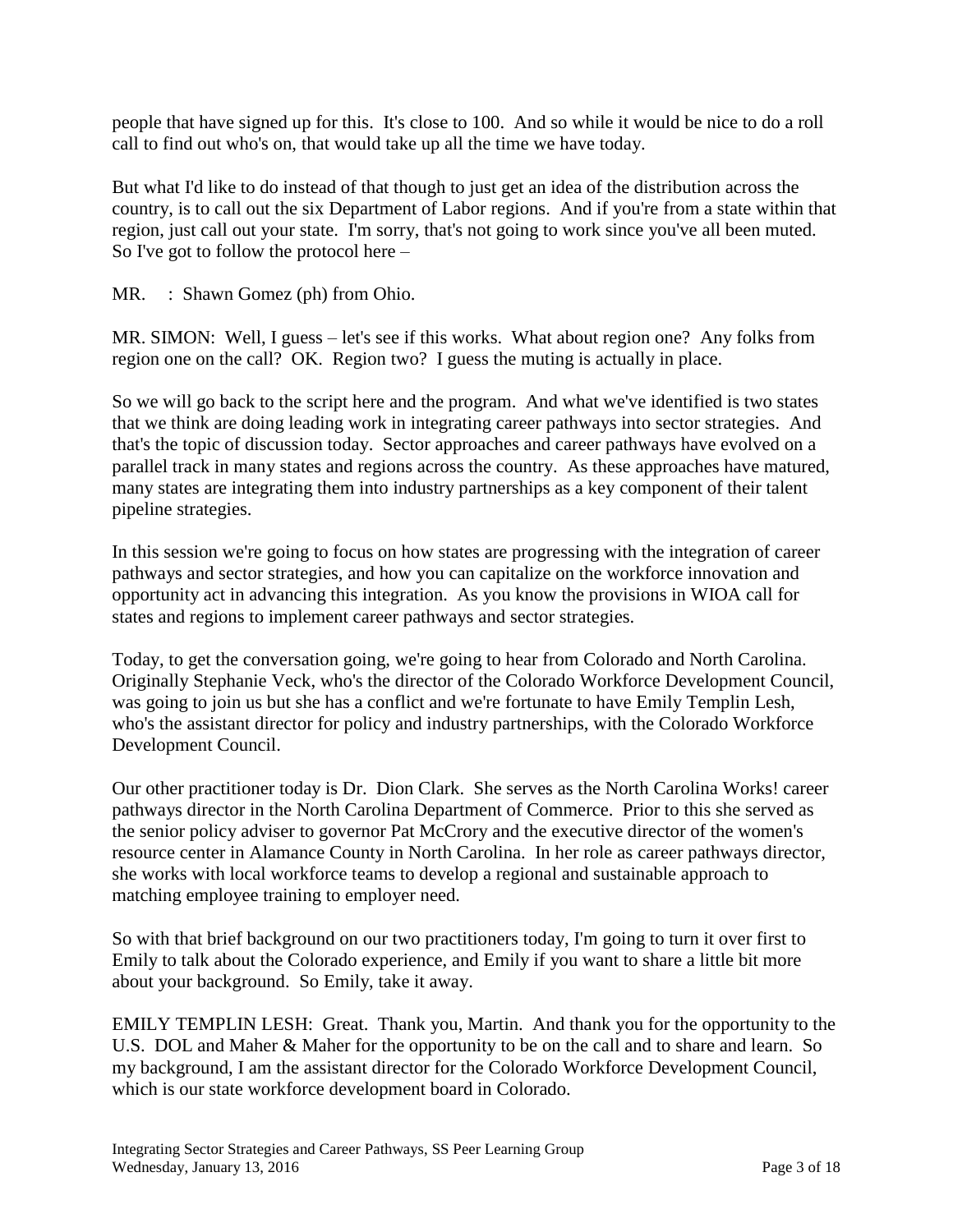And I have been focused on industry engagement and career pathways in Colorado for the past five years or so. And so here in Colorado, I'll just go ahead and give an overview about the work we've been doing related to sector partnership driven career pathways.

And so here in Colorado we have a long history of sector partnerships. For over 10 years now the state has invested in and focused on sector partnerships as a key strategy for engaging businesses from one industry collectively.

And then just in 2013, so just three years ago now, we launched the next generation of sector partnerships. So at this time we brought together regional teams from across the state to identify their priority industry areas and this resulted in the network of sector partnerships across the state that we have today. So today we have an active network of over 20 sector partnerships in the state.

And so in Colorado the thing that – there are a few characteristics or elements to a sector partnership that we have defined. And so they are regional partnerships, they are focused on one industry, so multiple businesses from one industry are working together. And the public partners play a really important support role in sector partnerships. And so public partners from the workforce system, education and economic development.

And so over the past three years we have launched a sector partnership model that does not focus on grant dollars or funding, but really focuses on sector partnerships as being a way of doing business, and a really critical strategy for doing business across the workforce, education and economic development systems at the regional level.

And so I wanted to provide that background about sector partnerships in Colorado before I dove into the career pathway piece. But here in Colorado we have actively engaged in and are working actively to connect and to ensure that sector partnerships are driving the development of career pathways.

And so while our sector partnerships across the state don't all focus on workforce and talent issues or career pathways, they also focus on other issues, so other economic development issues, things like supply chain networking and removing other regulatory barriers. But talent is one of the cornerstones to partnerships across the state and something that all businesses collectively working together have identified as a really key need and priority.

And so when it comes to career pathways and the career pathway work, we see career pathways as a key strategy for solving and working to address the talent needs that our industries in Colorado are facing. And so career pathways in Colorado, we have set a framework for career pathways which you can find in our career pathways step by step guide. And so this is a resource that we have developed for our regional sector partnerships, and regional sector partnerships for developing and implementing career pathways.

And this was developed by – this guide and framework was developed by an interagency working group at the state level that also engaged with many of our local partners. So partners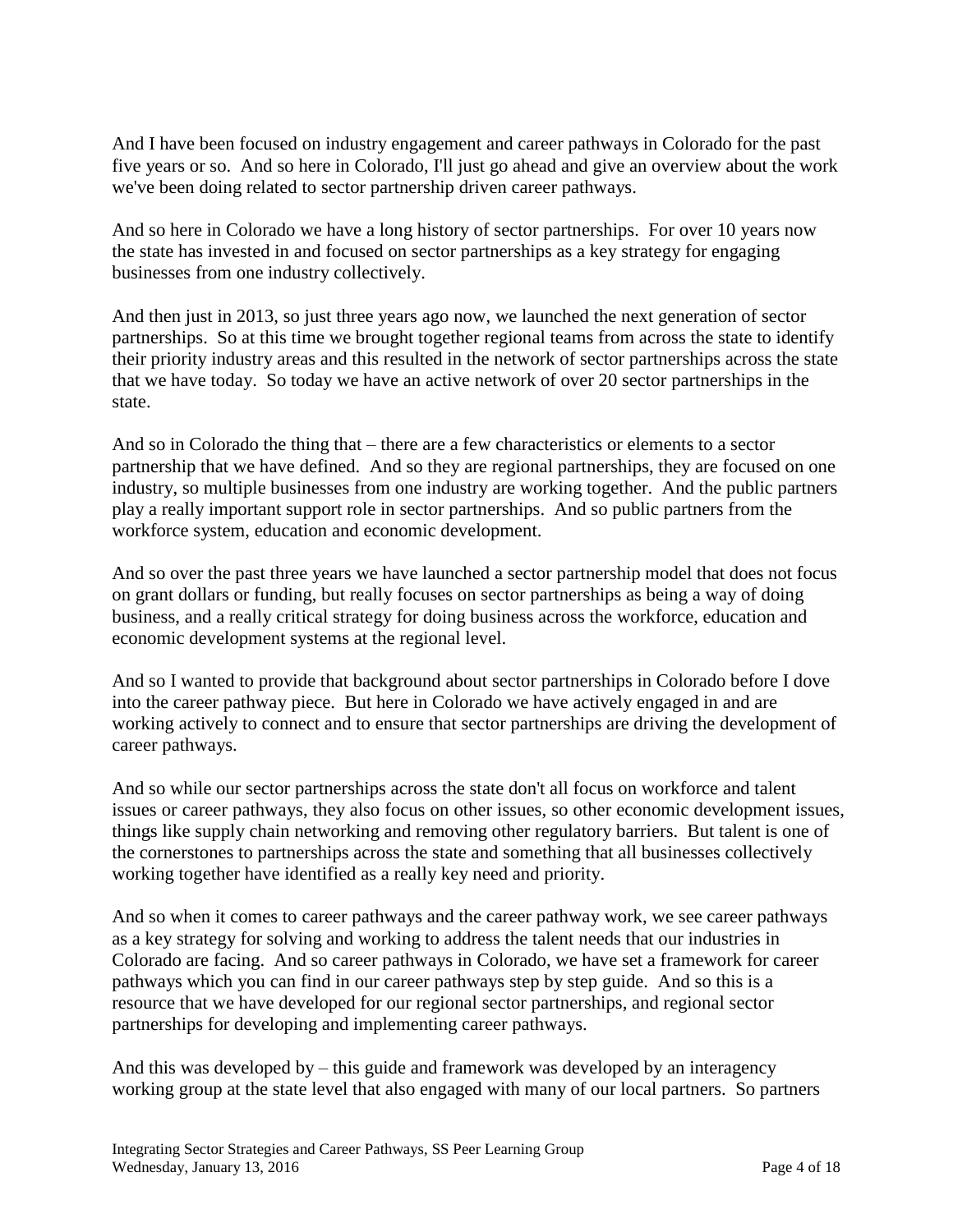from across our community college system, Department of Education, Department of Higher Education and then Department of Labor and Employment, were very engaged in the development of and guiding the development of our career pathways step by step guide.

And so just a little bit – I'll just provide a quick overview about our approach on career pathways. And so we really have come to collectively state as partners across state agencies and also at the local level, that it's really important that career pathways emerge out of two ongoing conversations. So one was employers and the target industry. So that's where that sector partnership really plays an important role. And also one was education and training, institutions and workforce, that are really ultimately responsible for the development and implementation, and responding to the needs of businesses using career pathways as a framework.

So the steps in the guide are very broad. So the big buckets are that the first step is really to build a sector partnership or an industry group. But we really have been working on that sector partnership – (inaudible) – that we need to build out and prepare support partners. So that really gets to the work that's done within the education and workforce system to really engage in the development of career pathways and to support industry and identification. The third step is to identify critical occupations. So what are the top burning occupations that employers are having a hard time filling. And then identifying the competencies for those occupations.

And these steps are things that really require clearly close coordination and utilizing labor market information to complete. But the real piece that we have found so valuable here in Colorado is that engagement with business, which is why building the sector partnership is the first key step. So one example is our northern Colorado healthcare partnership is going through this third step of identifying critical occupations right now.

And collectively as healthcare providers in northern Colorado, they've identified a need to bring on over 400 medical assistants in the next 18 months. When you pool the data, and we had this conversation with the northern Colorado healthcare providers, the data shows that there are 40 medical assistant positions that will be open in the next five years.

And so healthcare clearly is a really dynamic industry right now. I love to use this example about the real value and the important of engaging businesses, and businesses being at the cornerstone of the career pathway conversation.

Because clearly that firsthand data and information from the healthcare providers in Colorado helps guide us and helps guide the public partners in workforce and education in a very different direction than the labor market data. And so then the fifth step that we have is really continuous improvement. So this is about an ongoing conversation between businesses from one industry, together with public partners from workforce and education.

And that response and the action that is taken after listening and hearing from businesses is really where the value of the career pathway comes in. Because it's not just about mapping out the critical occupations, and what education is needed or training is needed to get to those critical applications, and the salaries of jobs that can result from specific training, but it's really about the public partners listening and responding along the way.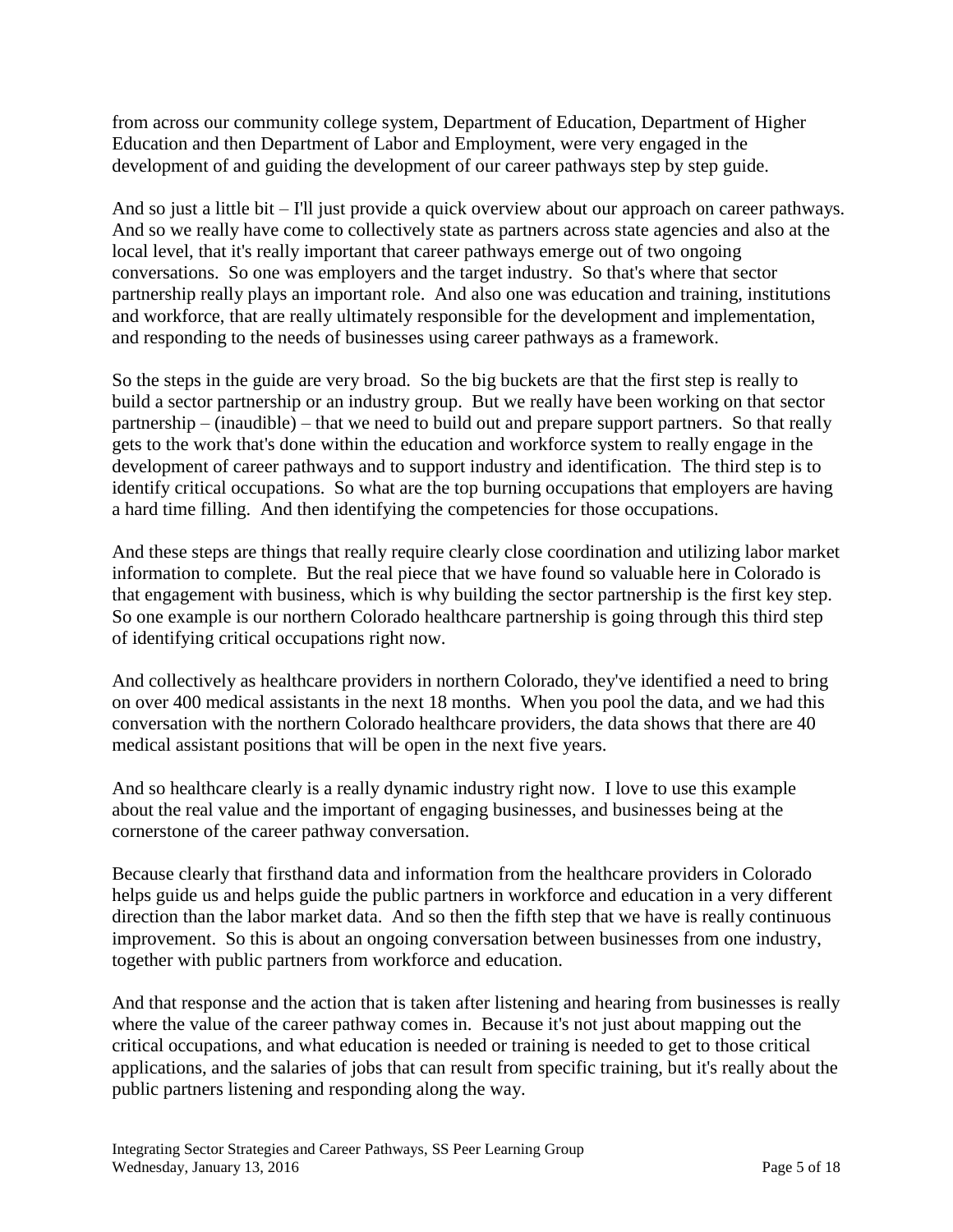So some examples of responses that we have seen along the way are – again I'll go back to northern Colorado for an example here, but the NoCo manufacturing partnership has now fully implemented this step by step guide, or fully followed the step by step guide, and is working right now to implement a career pathway action plan.

And so throughout the process of identifying critical occupations and competencies, and really having the businesses lead and drive those conversations, it was identified that the engineering – that the businesses, the manufacturing businesses were not hiring engineers out of one of our main big four-year universities in Colorado. And that four-year university was in the room.

And so what came out of that conversation, and that real conversation about the need – that employers drove about their needs, and the knowledge, skills and abilities that they need in an engineer every day, the education partners were able to work together and identify opportunities for further partnerships.

So right now as a result of this process, one of our community colleges is working to develop a pre-engineering program that will feed into – and so they already had a skeleton and a program that really met the needs of a pre-engineering program. And so they're working to ensure that there is an articulation agreement and that someone can clearly articulate from the community college into the four-year program at the four-year university.

And so that is a great example of how as a result of listening to employers, the public partners were able to respond and are responding to the employers' needs. And those connections and that outcome of the two-plus-two program between our community college and the four-year is not something that would have happened otherwise, or a conversation that would have happened otherwise.

And so we're really in Colorado approaching the career pathways work and our sector partnership driven career pathways work as really being about systems change, and as strategies, sector partnerships, and career pathways, as being really critical and important strategies to leverage change across our workforce and education system in an alignment with the needs of businesses. So there's my kind of introductory overview, Martin.

MR. SIMON: Great, Emily. Very valuable information. I like the way you anchored it in some really concrete examples. I want to ask one question before I turn it over – (inaudible). How important is it to have a state framework and partnership across the agencies to successful implementation of your career pathways sector strategies initiative?

MS. LESH: Yeah. Great question, Martin. And so I'll answer it from one perspective, but then please ask questions if I'm not getting exactly to what you are looking for here. And so in Colorado we have a, as I mentioned earlier, a career pathways alignment group, which is a working group of partners from across our education system. So Department of Education, Department of Human Services, Department of Higher Ed, Department of Labor and Employment. And that alignment of state partners has been really instrumental and critical to building support for career pathways across the state.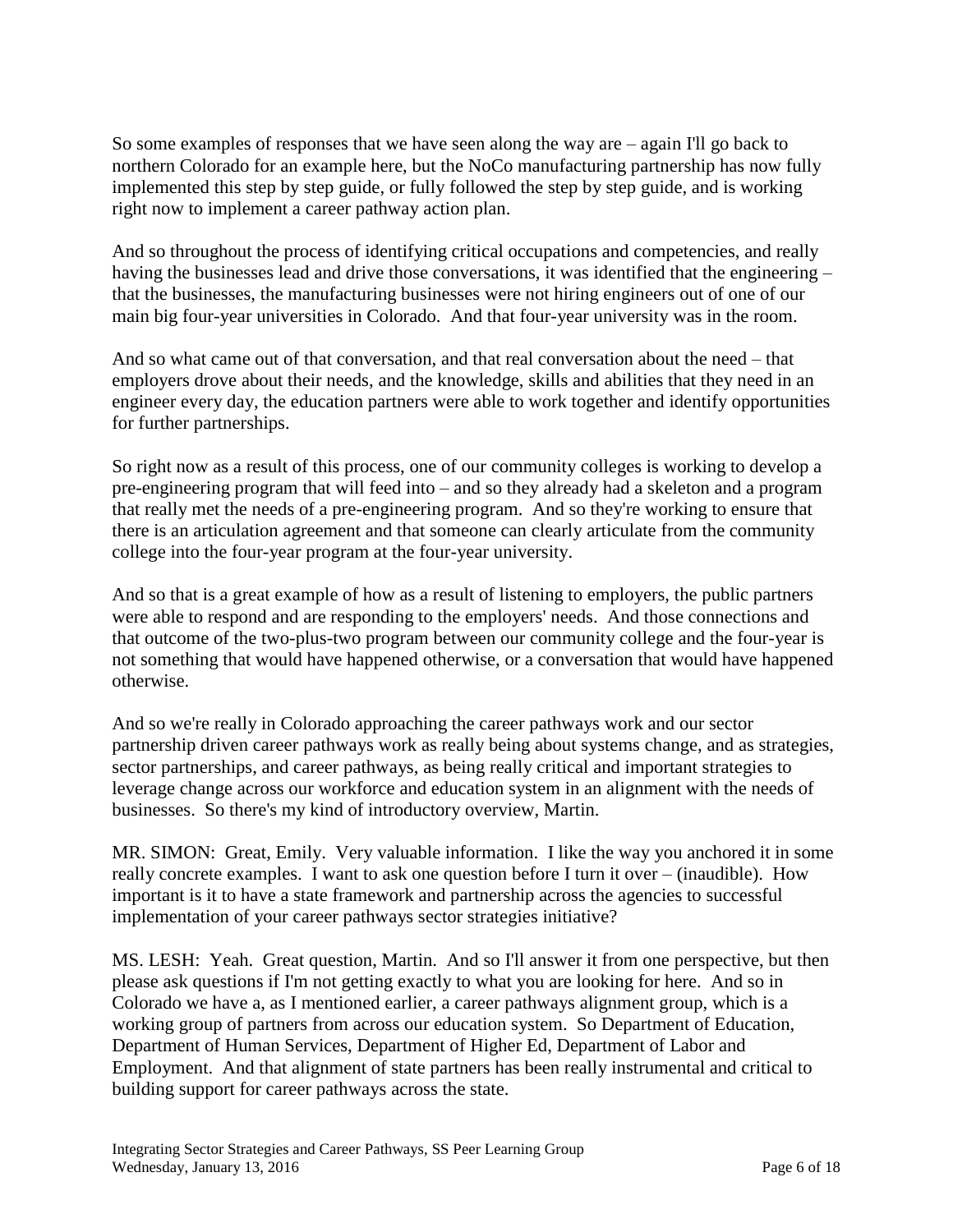And so I would say that that alignment has been really extraordinarily valuable from the perspective of the local – we're asking folks to align their efforts at the local level and at the regional level.

And so they're able to look at us and we're able to – the state partners are able to come out with a unified message around this is the work that we're doing in alignment work, to provide that unified message to whether it be the community colleges, it would be the school districts, etc., whoever the local or regional partner is. And so it's really that unified message has been really critical.

I was just going to say, I'm not sure if you want also, the step by step guide I think has been really valuable to us here in Colorado. But I also think it's work that we are very happy to share. And U.S. DOL has also had some tremendous resources with their career pathways guides. And so there are a lot of resources out there that can be used.

MR. SIMON: Thank you for sharing the information on the resources. I think that'll be valuable information. So Dion, I'm going to turn it over to you. As I said earlier, Dion is the North Carolina Works! career pathways director within the Department of Commerce. Dion?

DION CLARK: Thank you, Martin. I appreciate the opportunity to be on the call. Can everyone hear me OK? Just wanted to make sure. OK. Thank you, so much. I'm excited to talk about what North Carolina is doing with career pathways. Like many states in the country, we had career pathways for upwards of 10 years now in different forms or formats. But one of the things that the three major players in career pathways and workforce development got together and thought about was some process to standardize what we consider to be a career pathway.

So my boss here at the Department of Commerce, the community college system, and the K12 system, got together and began to push for a standardization process. So the lead workforce agency in this state is the NC Works Commission. That's our statewide workforce development board.

Last summer the NC Works Commission passed – approved a set of eight criteria by which local teams could apply to have career pathways certified. And so what I do in this role, those three entities, the commerce, community colleges, and the K12, applied for a foundation grant. We got non-state dollars, non-governmental dollars, to create my position. And I have an assistant, a research assistant. We got foundational dollars for these two positions. And what we do solely, 40 hours a week and then some, is we think about certification and getting that message of certification out.

In North Carolina we have 23 local workforce boards, 58 community colleges, and 115 LEAs. And so we've asked that local teams comprised of those three entities, that's pretty much a requirement in most circumstances. And then those local teams can add on to those community colleges, chambers of commerce, economic development boards, local officials, elected officials. In fact I just met with the North Carolina National Guard this morning.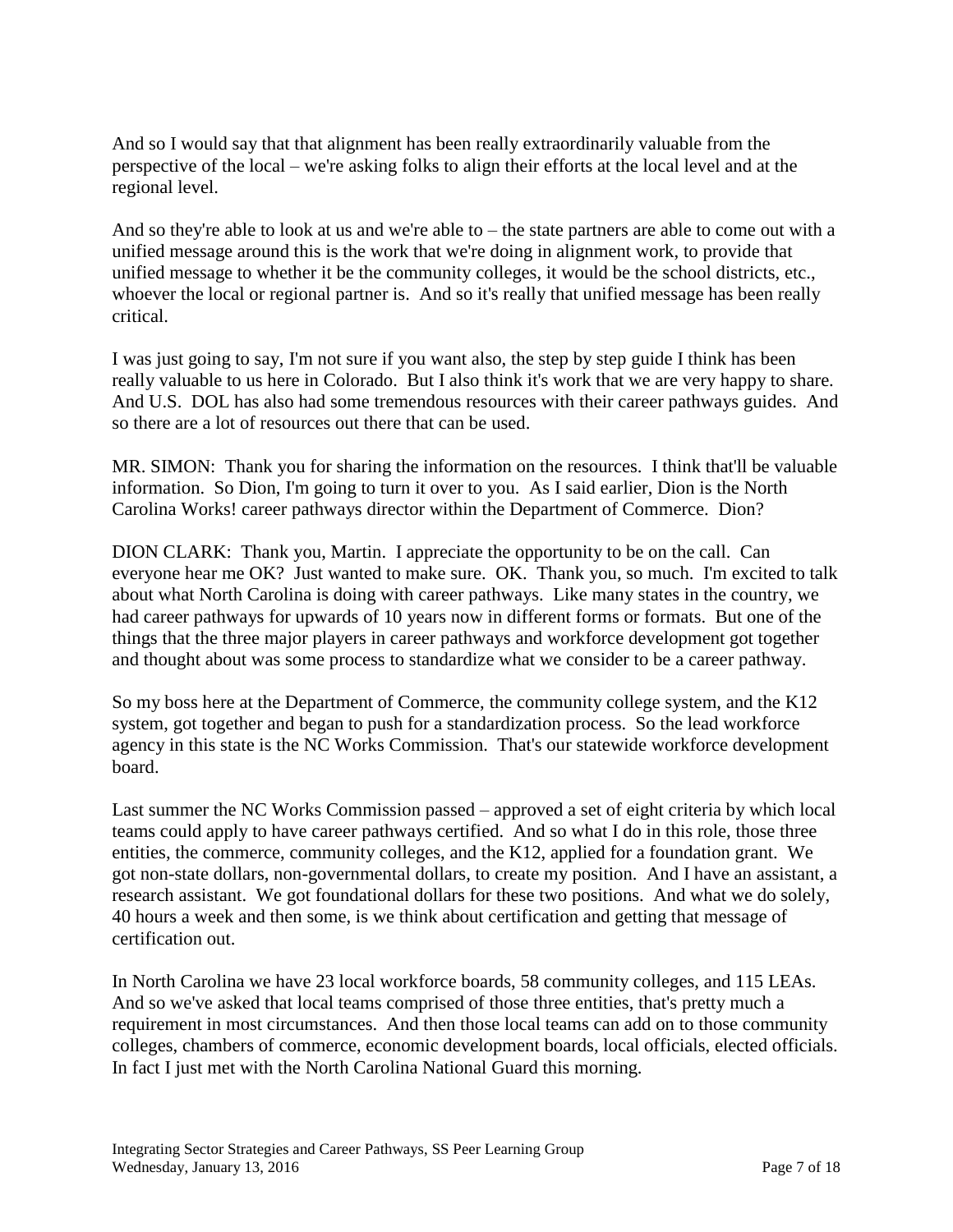And they want to lead a team to develop career pathways. Again we allow other entities to lead those teams, but we still ask that they minimally have the community college, the workforce board representation, and the high school representation on it. Those local teams are developing pathways that can be certified through the NC Works Commission.

One of the questions that we often get is, why should I bother, we already have career pathways at our high school, at our community colleges, things of that nature. And so I stress – I try to stress to the local teams whenever I get the opportunity, that standardization, getting it certified through the NC Works Commission is a standardization process. It says to existing employers and to potential employers that we have the infrastructure in place, the mechanism to train your workforce.

To this point we've had one local team submit an application and move through the process. They're just now at the point where when the NC Works Commission meets again the first weekend next month, we believe that they will be certified. And then we have two additional regions who have submitted applications. And they are in the review process and likely to be approved sometime after the March meeting.

So about the certification process of career pathways, the NC Works Commission developed eight best practice criteria. They have to do with work based learning, collaboration, career awareness, data driven, to establish that the sector is in high demand and the jobs will be high wage.

Some of the early challenges, the early obstacles for us that we actually think we're working well to overcome, have been that in a lot of instances high schools and community colleges have actually worked very well together to develop career pathways. But they have only served 9 through 14, or 9 through 16, that kind of youth age bracket.

One of the requirements for NC Works! certification of pathway is that it provides the same or better, greater services for adult workers and for dislocated workers. The other thing is that we ask for again those big three to work together to develop pathways.

And by and large we've seen pathways be developed in one of two ways, the high schools and the community colleges together, or the community colleges and the workforce boards together. Bringing the three together has been a challenge.

And it has been a challenge again because it's easier. There's money for it, there's an appetite for it, there's a history for serving those youth workers through career pathways. But we've held the line on making sure that we provide those same services for adults and dislocated workers.

Our career pathways, another challenge that kind of feeds out of that one, is that we've established the career pathways which are germane to the job, not the sector. So sometimes we will hear someone say an energy pathway or a healthcare pathway. But our career pathways are not really specific to the sector, but to a career trajectory within the sector.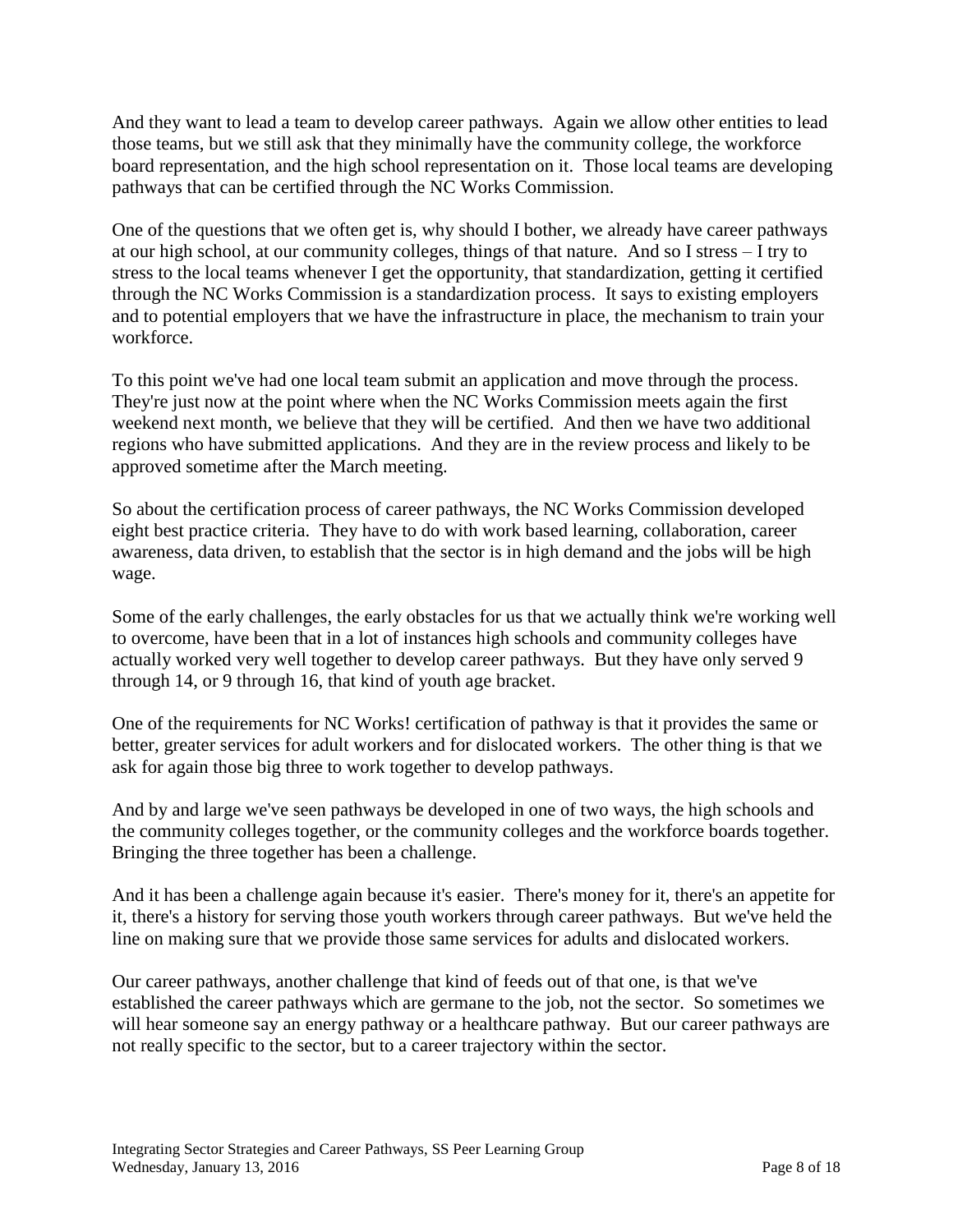And so sometimes within a sector, some people have tried – some local teams have asked about for instance a nursing aide pathway, creating a pathway for nursing aide. And so we say to them, the pathway should cover the gamut of careers in nursing, the most entry level career in nursing, and the most senior level, even up to an undergraduate degree or beyond.

And so changing that dialogue and changing that mindset has been a challenge. But again we seem to be getting that message across that we look for certification along a continuum, and not just a continuum with the worker, from the youth worker to the senior career worker, and then the continuum of job opportunities within a career pathway.

Additionally in terms of sector strategies, our certified career pathways has to be employer-led. And so the application for certification is on our website, is on the NC Works Commission website. But the certification requires – the application requires that the local team list each and every team member, and that they get the team member to sign off.

And they have to bring a group of engaged employers to the table. And so we ask for things like meeting notes and documentation of interactions with employers to ensure that the employers are leading the charge. That has been somewhat of a challenge for us in the state, because as I say, some of the pathway work had already been done.

And so our community colleges and high schools at some point tried to get employers to just sign off. Letters of support, we get a ton of letters of support. We value letters of support, but we have resisted letting those be the primary demonstration of employer engagement.

We've asked to see meeting notes. We actually have asked for things like making your employers chairs of committees or chairs of subcommittees. We've had mixed response on that. It's worked very well in the urban areas, but not necessarily as well in the rural. But again we do feel like we're turning the tide on that.

The way we do the evaluation process, we have really tried to not retain all the power of the certification process at the state level, sometimes to the local area's chagrin. Because we ask that local – the certifications be regional in nature, that an NC Works! certified pathway be regional. But we have refused at the state level to define what a region is. And some of our local workforce board of directors would much prefer that we define it for them, but we're unwilling to do that.

So in the northeastern part of the state, three of our 23 workforce boards got together and developed a regional pathway. Just recently we received an application out of the Charlotte area, where Charlotte and two other workforce boards got together, that's three boards in total, to develop a regional pathway.

But we had another instance in the triangle, the Raleigh Durham area, whereby Raleigh submitted one pathway that they planned to localize or extrapolate to the other two workforce development boards, and the other two did the same. So Raleigh submitted IT, Durham submitted health finance, and – (inaudible) – submitted advanced manufacturing. But once all three of those certified pathways are approved, then they will localize each of those to cover that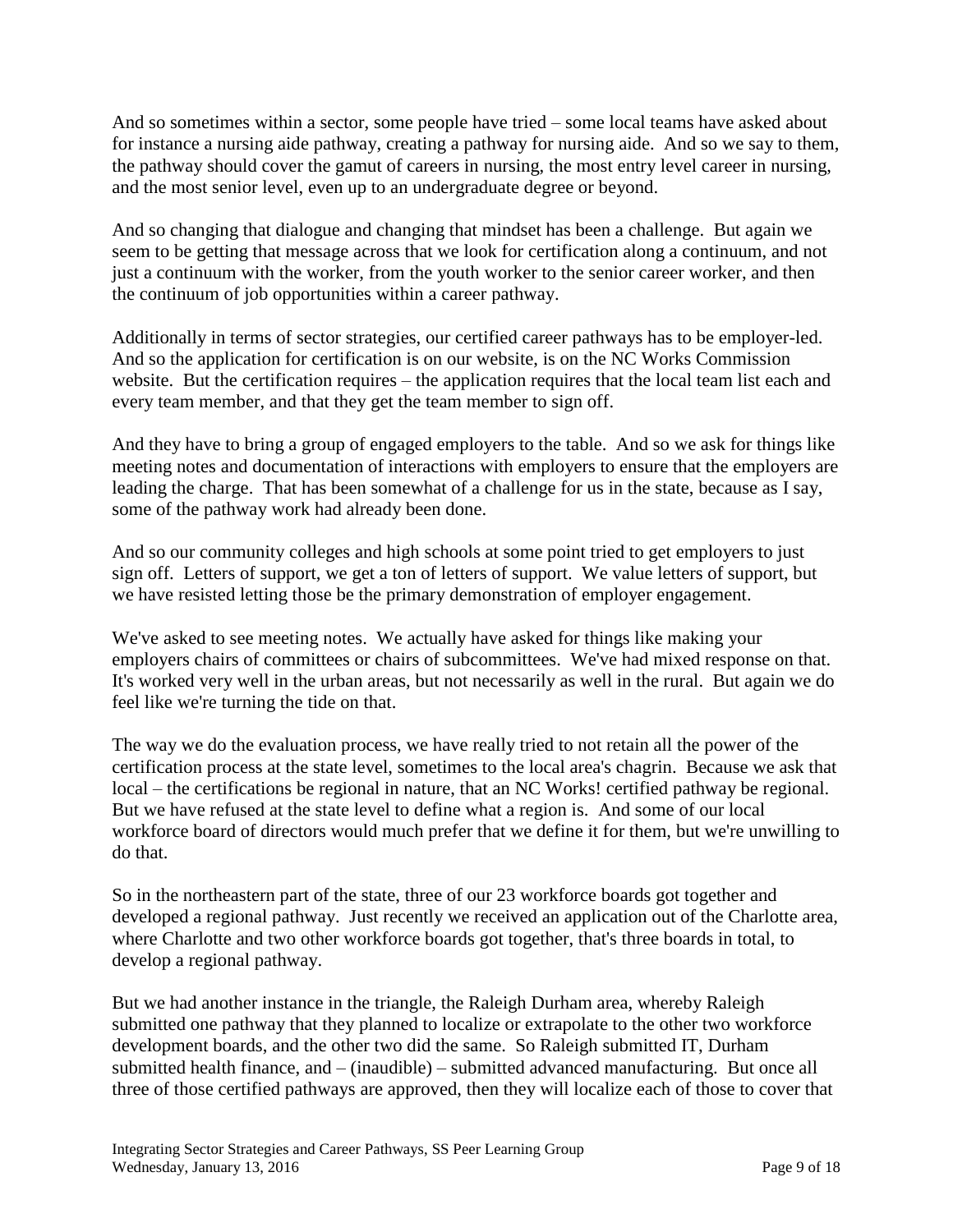three workforce board development region areas, such that each of those workforce boards will have three certified pathways according to our space requirements through WIOA.

We've really taken WIOA's admonishment to heart to try to use – we've leveraged pretty much our entire ideas about workforce development for a generation on sector strategies and career pathways. Over the summer we applied for a grant from the U.S. DOL and we did receive \$5.25 million from the Department of Labor.

And in our application we told the Department of Labor we were going to use that for pathways. And so any of those local teams made up of the workforce boards, community colleges, and K12s, can apply for a planning grant. But only implementation – and those are up to  $$30,000$  – implementation grants can be up to \$330,000. But we are only expending those monies on local teams that get pathway certified.

That's a big list for us because when we said that to the U.S. DOL, we did not have a single certified pathway in the state. Technically we still don't six months in. But again we have one that we believe will be certified in the next two or three weeks. And then two additionally that are in the hopper. We've given out 11 of the planning grants, the \$30,000 planning grants.

And we've had two local areas apply for the implementation funds. Again local teams can apply for the funds, but they won't be dispersed until the pathway is certified. So we basically leveraged that \$5.25 million on sector strategies and career pathways because we believe that's the best way to do workforce over a long period of time.

One of the things that is going to be probably the last thing for us, but the part that is most iterative and the part that is least figured out is the evaluation of the success of the pathway. So one of the eight criteria is evaluation, assessment and evaluation. But we've given the local areas a lot of leeway to develop their own evaluation processes.

Because we recognize that the evaluation in the smaller rural areas will not look anything like what it looked like in Charlotte or Raleigh and some of the bigger urban areas. So we're working through what we think the evaluation should look like and what an indicator of success should look like. But we've asked the local areas to focus quite a bit on the number of enrollees along the pathway, the number of exiters, and the number of those exiters who then land into high wage, high demand jobs.

So that's kind of an overview of where we are. We haven't asked people to stop calling all things pathways because everybody calls everything career pathways. But we value branding; we care about the branding. And so we have really been pushing the idea that NC Works! certify career pathway. And we've just kind of held that up as the gold standard for pathway creation in the state. So that's pretty much it for me, Martin.

MR. SIMON: Thank you, Dion. That's again very, very good and concrete discussion of how you've approached it in North Carolina. I had the advantage of being in your state when you introduced the certification criteria for career pathways.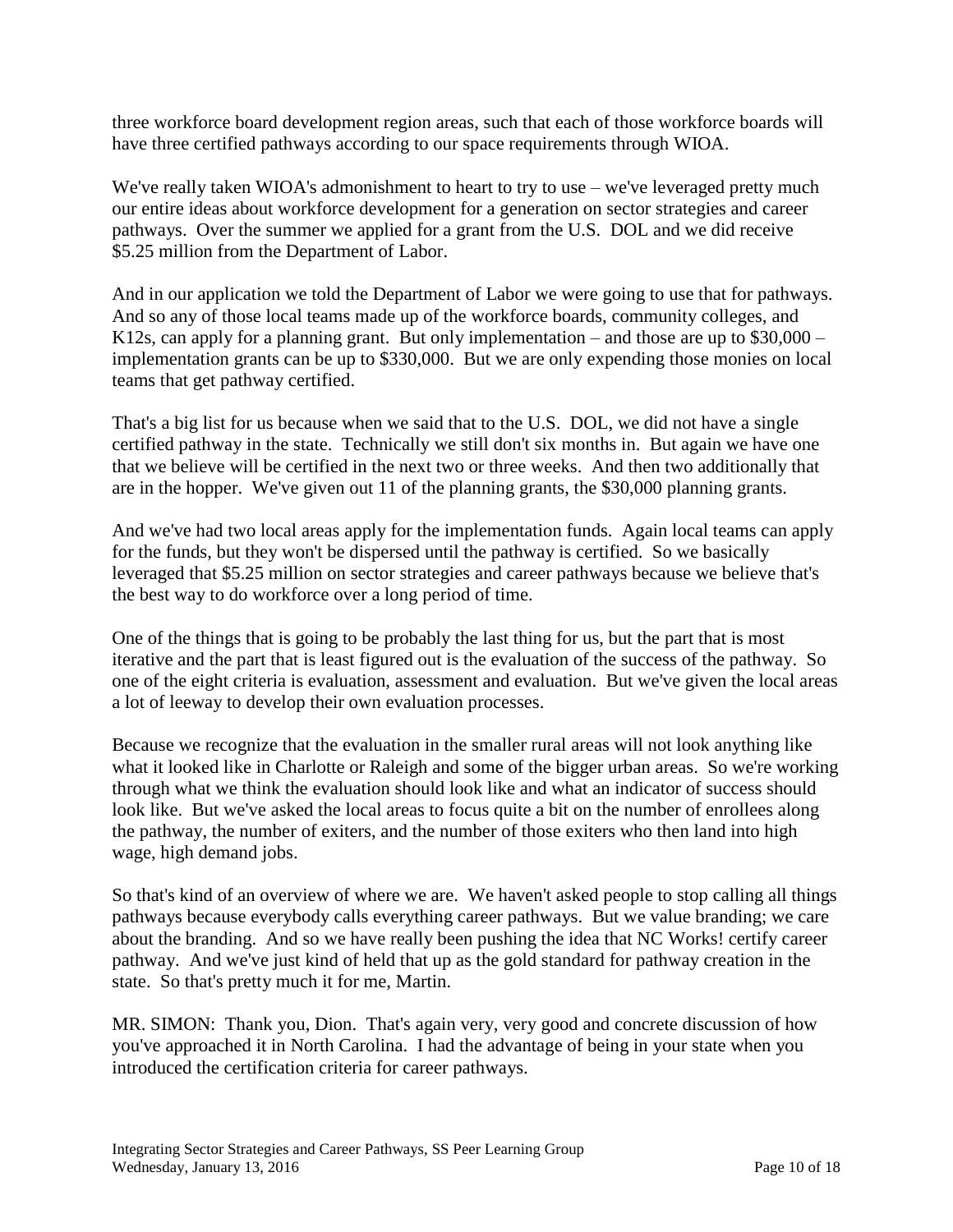And so to hear about how it's evolved over the last year, it's great. I know in North Carolina your sector strategies and career pathways evolved somewhat along separate paths. How did you bring those together so that it's really part of one strategy in terms of how you engage business and feed that information back to the education and training systems?

MR. CLARK: So you're exactly right. They did kind of evolve separately and that there has been some challenge in that. A couple things that we've done is we pressed and pressed and pressed for the local teams to work together regionally, to the extent that we've – I wouldn't say threatened – but we've earnestly cajoled them not to think about developing pathways, countywide pathways.

Again we won't define regions, but we'll say that the pathway is bigger than a county. And so in that regard we forced the local teams to look at the employers, not just the one or two, three or four in a sector that they're comfortable with, but the ones beyond, the ones that are beyond their local county may be stretching out into a three, four, five, six county region.

The other thing that we've done is with some of that U.S. DOL money, we wrote into the grant one career pathways facilitator. We hired out for eight staff persons, one career pathways facilitator for each of our eight prosperity zones. Our state is broken up into eight prosperity zones. And again we have 23 workforce development boards. So within those prosperity zones there are several workforce boards in each prosperity zone.

The role of those facilitators is to make sure that the employers are engaged up front, that we're bringing the employers to the table – and as I was saying to the National Guard this morning – not just the larger employers, but that we reach out to the smaller because North Carolina is a small business state. More than half of our industry is through small business. So we really have made a focus of reaching smaller employers and mid-level employers in terms of on the job training, apprenticeship, work based learning, job shadowing, and things of that nature.

That has forced the local teams to take a sector approach, as opposed to some of the ways that we've done it traditionally. We forced the local teams to look at all the employers within a sector. We haven't given them a minimum number of employers that have to come to the table for any given certified pathway.

And that's because again it looks very different. The number of employers is going to look different in our rural areas than our urban. But we have really pushed the local teams to connect with employers of different sizes, of different numbers of employees. And that's forcing them to think about it from a sector approach.

And also thinking about it from a regional approach, they have wanted to hit some of those regional benchmarks. And so they've had to be then creative about the number of employers within a sector. And a lot of it for us, Martin, has been repetition. I mean just literally to repeat as needed, because certification has become an important and valuable too.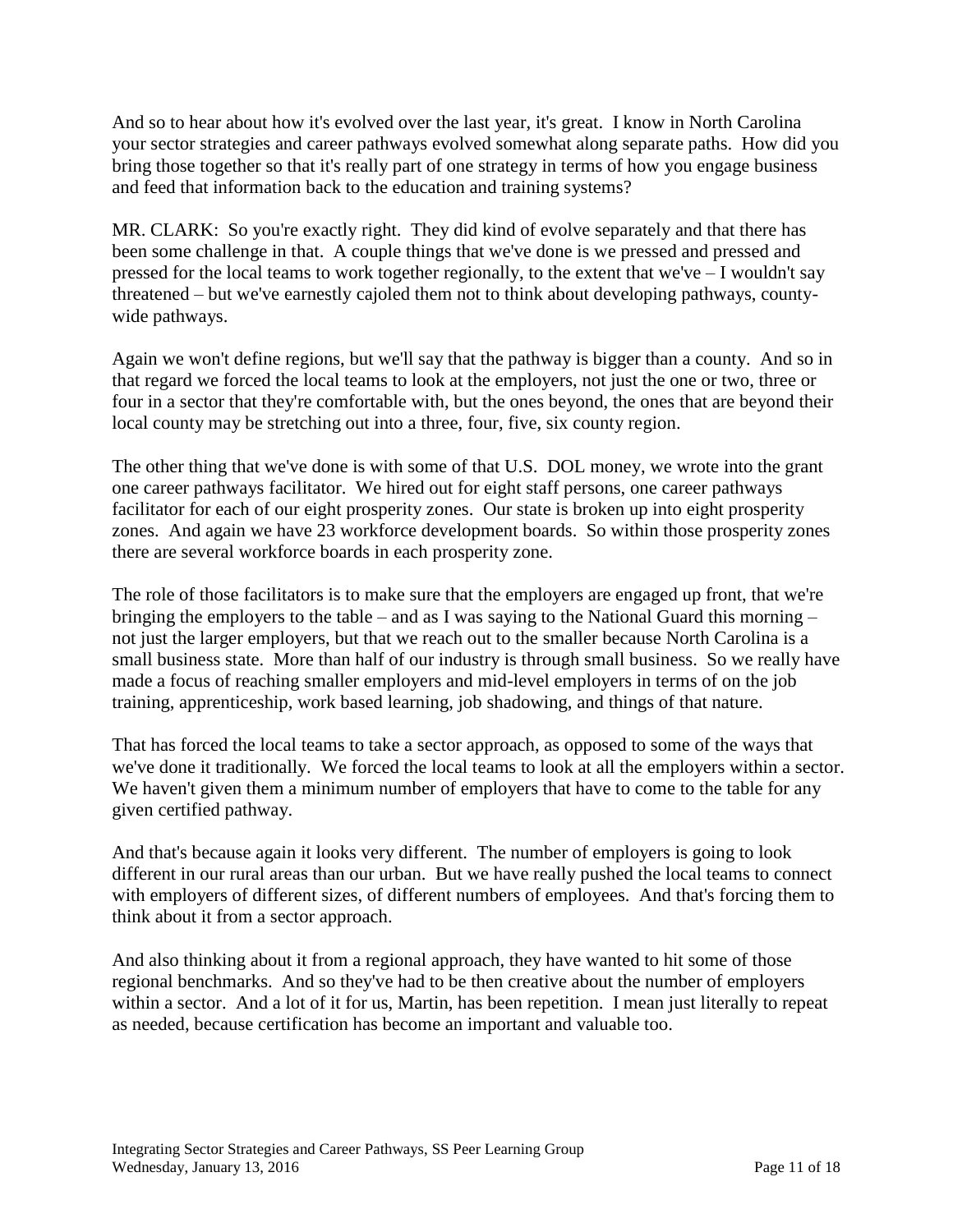The workforce boards, I met with them yesterday, they want to have pathways certified. They know that we have one being certified in a couple weeks. They want that. And we're not moving forward to certify any pathway outside of that commitment to the sector strategies.

MR. SIMON: Great. Thanks, Dion. Let's open it up to questions, comments, sharing, from those of you that are on the call. I know we have a lot of people on the call. So I think you're unmuted, so we'd like to hear from you.

MS. OLIVER: Remember, to unmute yourself please hit \*6.

MR. SIMON: Well, as you're thinking about your questions or comments, let me pose a question. And this is to Emily and Dion and anyone on the call. What are some of the key challenges that you see or you're already encountering in your state or region as you try to implement the WIOA provisions on career pathways and sector strategies and their integrations? Sounds like someone wants to jump in here.

MR. CLARK: Martin, this is Dion. I'll jump in to talk a little bit about that. WIOA has  $-$  of course you know there have been some delays at the federal level with getting all the information, the regs and all of that. So a lot of the workforce board directors have been – the local workforce board directors have been reticent to press forward until they've known for sure that this is the way the state is going to go.

So what we've tried to do, we try to be a steadying voice. We try to really be consistent in our messaging that we believe career pathways are the way, and as well as to identify Section 101 of the WIOA act, lets us know that career pathways is one of the resources that we should use or one of the tools that we should use to advance our sector strategies and to meet the WIOA commitment.

So we just try to be steady, to be repetitive, almost to the point of ad nauseum. I've taken this show on the road in so many counties and so many conferences. We did have a big conference back in September of last year where we introduced the pathways model to those big three players, those representatives from each of those big three. And we talked about it in the context of WIOA – (inaudible).

So mainly it's been getting the information out and just kind of really repeating and reciting a clear and consistent message, we think.

MR. SIMON: Thank you, Dion. Anyone else? Go ahead.

MS. LESH: So Emily here from Colorado. And we are – we're really working to use WIOA, and in particular the guidance around career pathway development and sector partnerships in WIOA, as a tool to really take the work that we have been doing around sector partnerships and career pathways further. And so it's really enabling – we're really using it as a lever to enable us to move further faster with the work that we're doing in Colorado around sector partnership driven career pathways.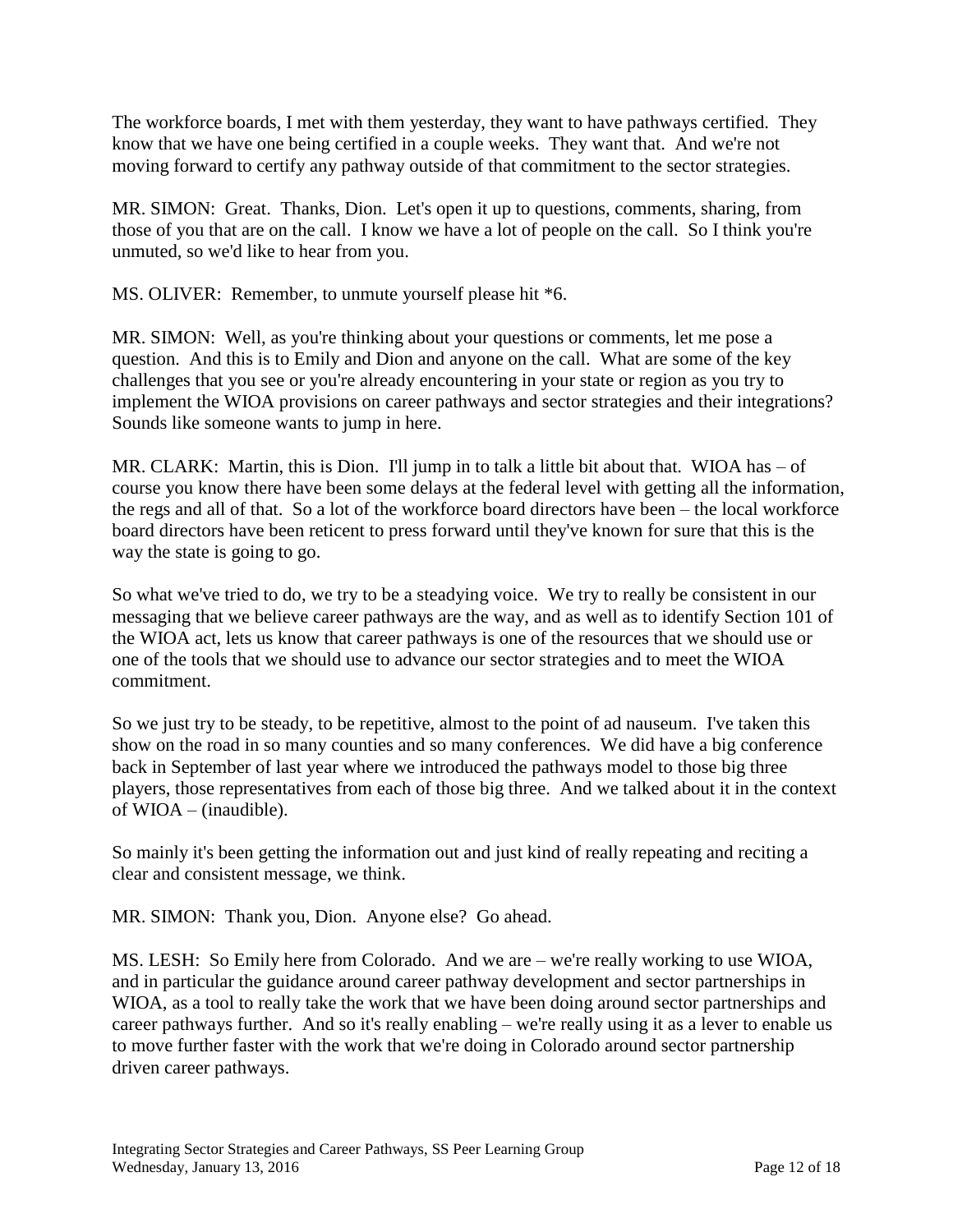MR. SIMON: So it's an extra incentive to – and motivation, is what I'm hearing you say, Emily?

MS. LESH: It has. Yes. And we also have had a series of state bills and state legislations passed over the past – that have passed over the last few years, and particularly last year. And so in combination with state legislation, it's really – WIOA is really enabling us to move forward with this work. And so really moving towards sector partnerships across the state, developing career pathways.

MR. SIMON: Thank you. Any of you that are on the call have anything to share on that, how you're addressing these provisions? Anything you can share that might be of value to others on the call?

TODD COHEN: Hey Martin, this is Todd Cohen. I've got a question, if you don't mind. And others can think about that, what you just asked.

But I'm curious, and this is probably maybe North Carolina first, but think about the local partnerships that seem to be working, and you mentioned maybe colleges workforce – (inaudible) – I'm curious when it comes to sort of the convening organization in those partnerships.

Have you seen one of those organizations perform particularly well? Does it matter? Is it different by region? I'm just curious of what you could kind of offer in that sense of how those groups work together, and who might take a lead, who might not, anything that you've seen. Still there? North Carolina?

MR. SIMON: Dion, are you still on? Take a shot at answering Todd's –

MR. CLARK: I am here. Sorry. I'm having some operator error with the mute button, but I am certainly here.

So to that question, let me just talk briefly about the certification process itself, the career pathways, and then the grant, the 5.25 million that we received from the U.S. DOL. We put in a stipulation because I'm housed in the Department of Commerce and those grant funds came to the state Department of Commerce.

So we put in a stipulation that only the workforce development boards could apply for the grant funds, and that they would have to be the fiscal agent. And again that includes the big three, the workforce boards, the community colleges, and the K12s. But workforce boards would have to be the fiscal agent.

After the certification process itself, we did not put that stipulation in place because we know that across the state sometimes the workforce board can be the strongest of the three entities. Sometimes it's the community college. It wouldn't necessarily be the LEAs of the K12s because they only serve that smaller group. So they probably would never be the lead – they could – (inaudible) – so they would be the lead agency because it requires services to adult and dislocated workers as well.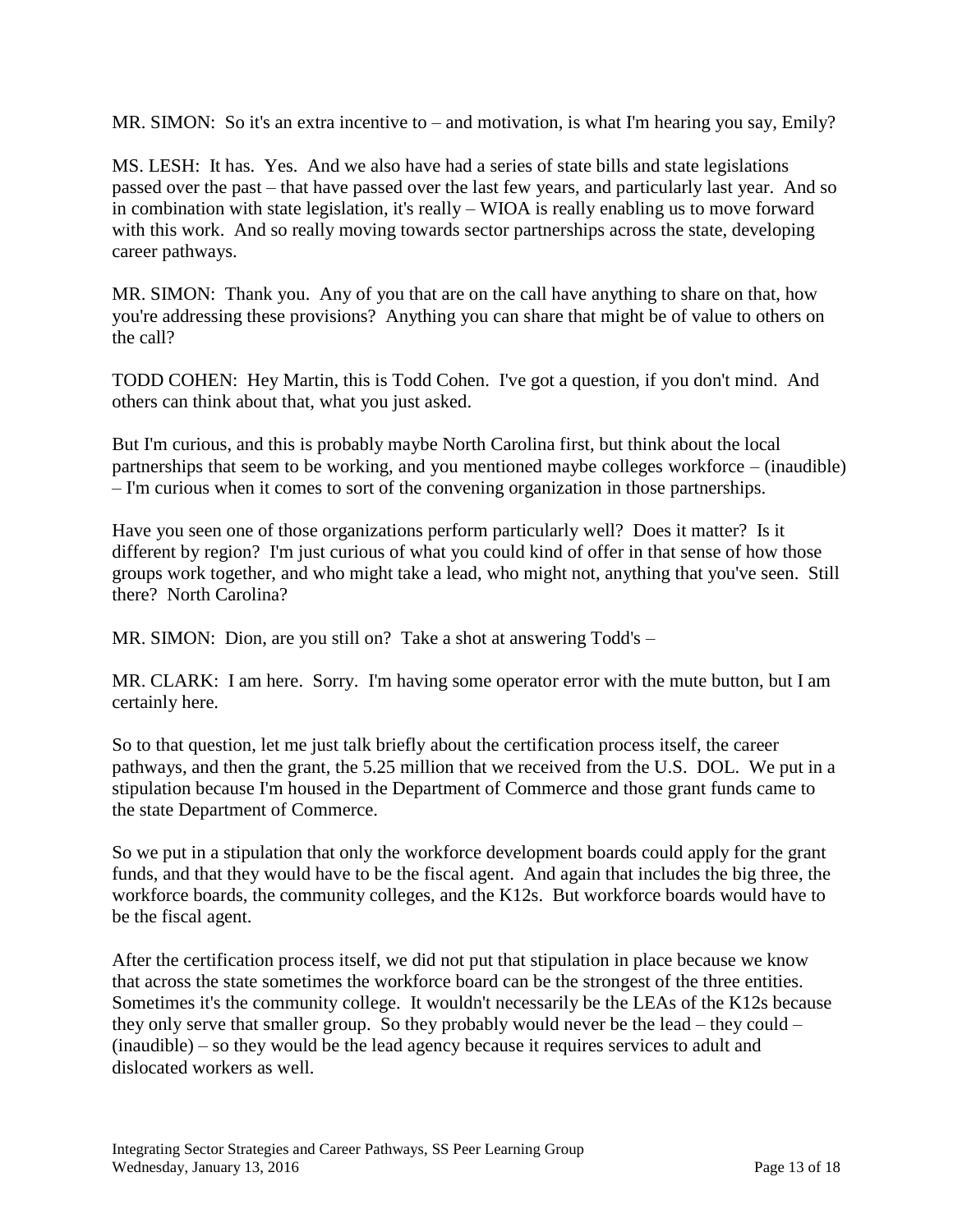And again, I met with the National Guard this morning. They wanted to be the lead group. We don't have any problem with the different partners, one of them taking the lead. Because across the state it looks different in who spearheads the initiative. But as it pertains to our grant funding, we wanted that to be the commerce agency or the entity that gets funds from commerce so we can have better fiscal oversight.

And it has seemed to work that way with the certification as well. The workforce board directors have taken the lead thus far. We have a small sample size. Again we only have the three applications that have come in, even though we've given out, like I say, 11 planning grants. So we anticipate an application from each of those 11.

But we've had three applications come in. And from my correspondence, I work closely with all three of the entities, K-12, community colleges as well. But for the most part the leadership I think has been taken by the workforce development board. It seems to have worked. What happened for us a lot was at the beginning people tried to – or one entity in the local team tried to explain to us why their situation was unique and different, and why they couldn't include the workforce development board, or why they couldn't include adults and dislocated workers. But we kind of held the line.

And people want to be certified and they want those implementation dollars that follow certification. So it seems to have helped our group to get into not necessarily lockstep, but to be willing to work with us. But by and large I would say that the workforce development board has seemed to be the leader, but they don't have to be. And we're excited to work with any of the entities if they take the lead on the project.

MR. SIMON: Thank you, Dion.

MR. COHEN: I think it may be helpful to get that criteria too. If we can share that out, that would be helpful. Thanks.

MR. CLARK: Be happy to. I'll send that email. I'll email that out to Martin. And Martin I'm sure will get it to everybody on the call. I'd be happy to do that.

MR. SIMON: Yes. Well, I will definitely pass that on. Again I would reach out to those of you that are on the call. Any comments, questions, or anything you want to share about what you're doing in your state or regions around the integration of career pathways and sector strategies?

MR. : This is Eric (sp) from Department of Education. I have a question more related just to implementing sector strategies in both Colorado and North Carolina, particularly in your more rural regions. Did you find that businesses and employers were eager and willing to convene and to travel to meetings and whatnot? Or did you find yourself having to be creative in getting people to the table to actually implement the sector partnerships?

MR. CLARK: This is North Carolina. For us, we found that the employers are more than willing to come to the table. What they're not willing to do is come to the table for the community college and then the workforce board separately and then the K12 separately. And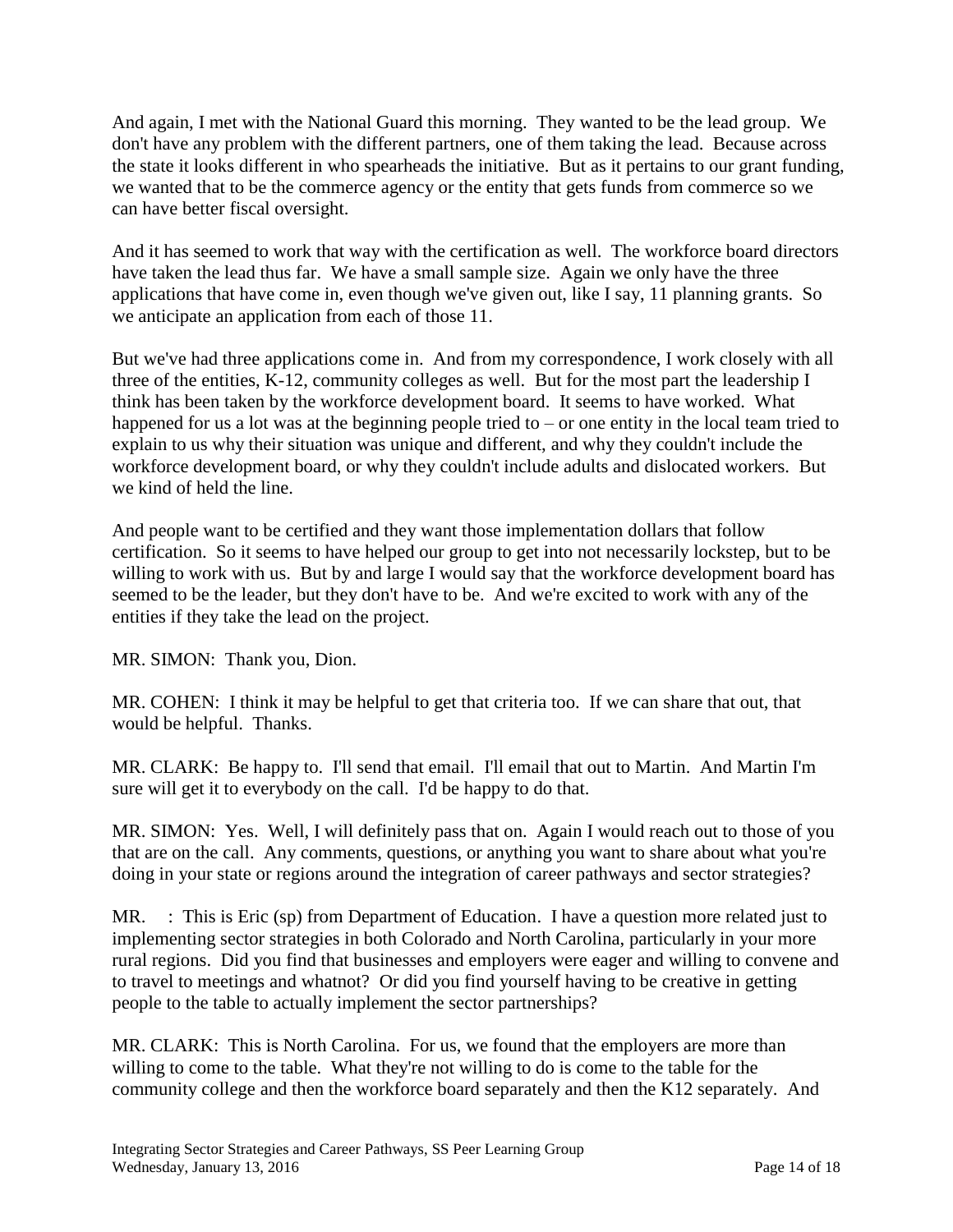so one of the things that we've tried to do is assure them that we're not doing that anymore, that that's one of the purposes for the NC Works! certification.

The collaboration requires that the three entities coalesce before they engage the employers and have the employers doing that type of repetitive work. Again the one facilitator for prosperity zone two, served the role in the liaison and monitoring that so that we don't overwhelm the employers. But when you give the employers some sense of structure and organization, they've been more than willing so far to come to the table.

## MR. SIMON: Emily, any thoughts on that?

MS. LESH: Yeah. That's a great question. So we have – I think that's a really common question overall. And in Colorado we have really approached that very strategically. So as the state workforce development board, we've really leveraged some of our business leaders that serve on our workforce development board to help carry the torch and the message of why it is so important for businesses across the state to engage in the sector partnerships. And so that has been one strategy that we've used. We've also really engaged closely with our statewide industry associations, to partner with them, to also help carry this message forward.

And then the other thing, which actually may even I would say be the most important, if that's possible, is that we've really guided our regional sector partnerships and the public partners that are convening sector partnerships across the state to find those industry champions that are strong business leaders in their community, and have a bit of stickiness to them, so to say.

So that they're people that are leaders and that other businesses listen to, that they're wellrespected in their communities, and that they're bought into sector partnerships. So they're really working to proactively identify those people as champions for partnerships, and really leveraging their support for launching a sector partnership and the need of a partnership to recruit and engage other businesses.

And then I'll just also add that another great resource that we have on our website that other states should feel free to use is the Colorado regional sector partnership convener guide and training workbook. And so this workbook walks through step by step how to approach the launch of a sector partnership. And so you'll see that up front that finding those champions and finding those business champions is one of the first really critical things. And using those champions to really build out a robust network of employers and businesses to engage. Sorry, go ahead Martin.

MR. SIMON: I'll let you finish, then I'll ask a question.

MS. LESH: OK. So I was just going to say that you can find that resource at our sector's website, which is sectorssummit.com. So there are actually two S's in the middle there, so s-e-ct-o-r-s-s-u-m-m-i-t.com. And there's a toolkit section on there. And in that toolkit section you'll see an area for launching sector partnerships, which is where you can find our convener guide, and you'll also see a section or career pathways, where you'll find our career pathways step by step guide.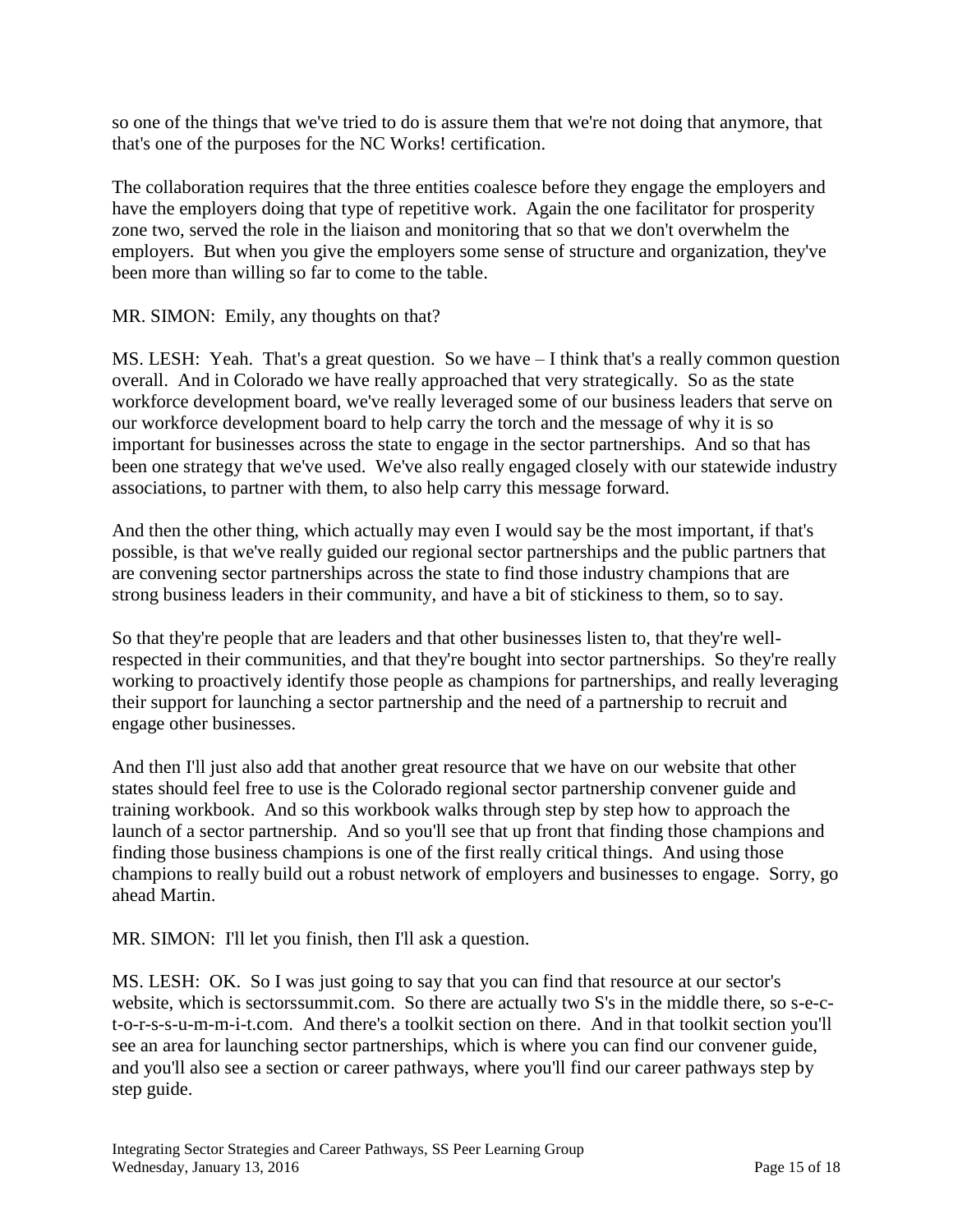MR. SIMON: Thank you for giving the links to where they can find the information. Your comment about sticky champions prompted a question on my part. Both you and Dion emphasized the importance of business engagement to success of both career pathways and sector strategies. How do you sustain that business engagement? That's an issue that comes up frequently in both discussions about career pathways and sector strategies. If you both have some comments on that, that would be great.

MS. LESH: Yeah. So I'll dive in here, and then Dion. So another really good question. And building off of my comments around finding those champions is really finding those champions and really continually developing the champions.

And what we have found in our most active and advanced partnerships is that those industry champions are actually – they're actively identifying ways to recruit and to sustain industry – to recruit businesses and sustain that industry and business engagement. And so one approach that we've actually worked to develop, but really it was led by our NoCo manufacturing partnership, is the stair step approach. So really clearly outlining opportunities for engagement at all different levels.

So engagement can be as simple as attending one meeting or it can be as simple as providing input around what type of jobs and occupations you are going to have open in the next 12 months. So there can be that really light touch engagement. But it can also be being the chair and champion of a sector partnership, which is more intensive, where you're actively leading the group forward.

So providing a spectrum of opportunities for engagement in a sector partnership, we have found to be really valuable. And really our businesses, we've found our business champions across the state have helped to outline the stair steps or menu for options for engagement – (inaudible).

And I will say – so I'll point you just to another resource here, the NoCo manufacturing partnership has their own website, which is nocomsg.com, n-o-c-o-m-s-g.com. And you can find on there outlines of some of the work that they've done and some of the opportunities for manufacturers to engage.

And I will just say that this website is something that they  $-$  as I said in the beginning have started off, we have provided no grant funding to the sector partnerships across the state. And this is a website that their industry leaders have stepped up and funded. And that helps to recruit and bring other funding to their partnerships, which is exciting to see, and we believe a really critical element to sustainability.

MR. SIMON: Emily, you shared some very valuable information and referenced a few websites. If you could send those along to me, then I could pass them on and make sure that those that can't write fast enough like me can actually get the information. Dion, anything that you want to add to sustaining business engagement?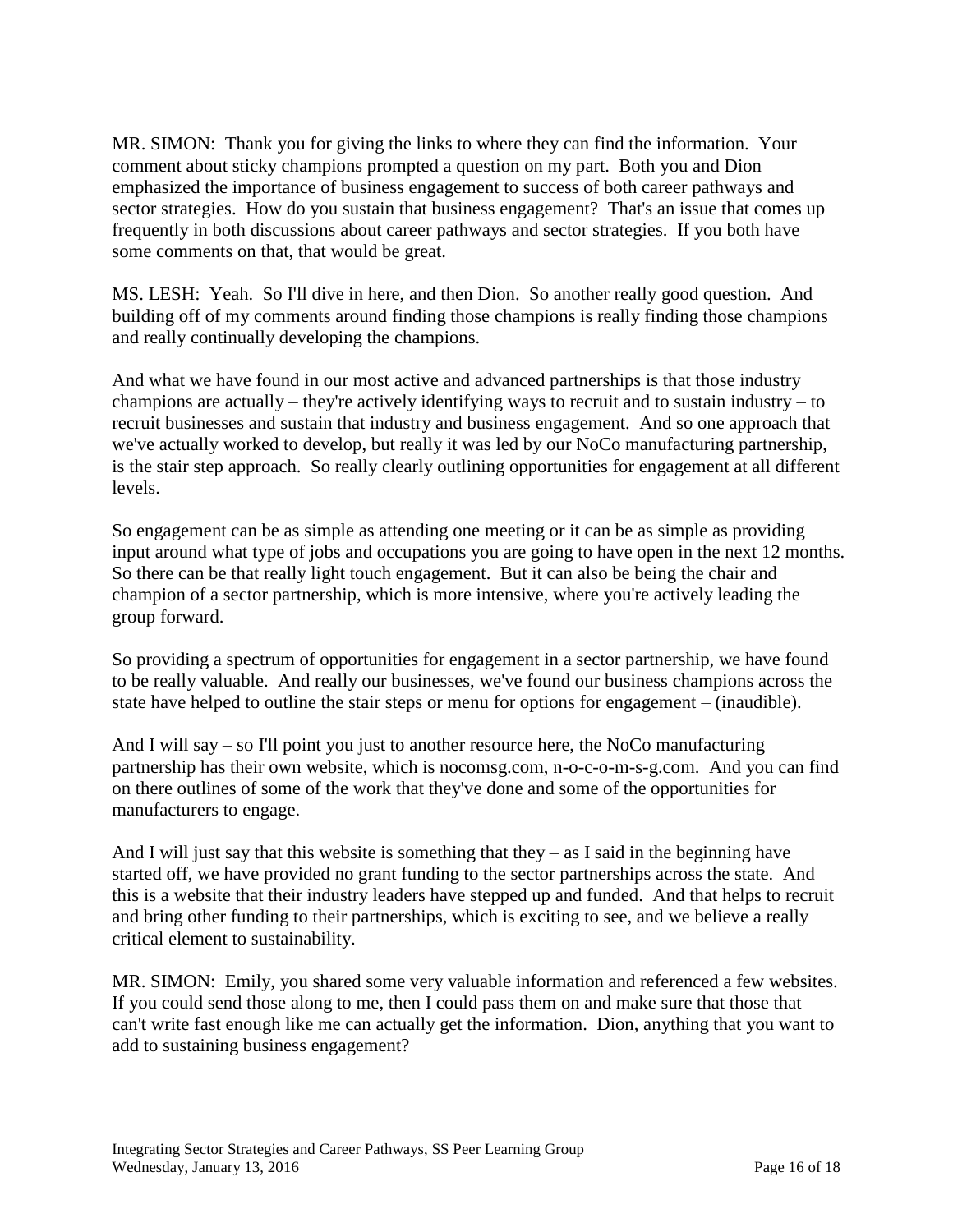MR. CLARK: Sure. Our NC Works! Commission, the workforce development entity of commerce, just recently got new members. Our previous president, Kip Blakely, is the vice president of HAECO International. They are an aircraft parts manufacturer. And he was our champion.

And recently in October we had the statewide conference on all things commerce, all things workforce development and training. I did three presentations at that conference. One of those was with Kip. And what we did instead of just the standard lecture for an hour, hour and a half, he and I sat down in armchairs and did a one hour recorded interview. I interviewed him kind of in the style of Oprah Winfrey. I interviewed him and we talked at length about the employer piece and why it was important.

One of the things that Kip wanted to convey, and really did an outstanding job of conveying, is that it's a mutually beneficial relationship. And I have stressed that with our team, with the workforce board directors and the community colleges, to remember that.

When you ask employers to do on the job training, the apprenticeships, job shadowing, they're not doing you a favor. This is a mutually beneficial relationship. And it was nice to have an employer say that.

He talked about how they had developed a career pathway whereby they had you people, high schoolers, getting training in the high schools, and then getting that on the job training, graduating from high school, going directly into the aircraft manufacturer, making \$25,000 a year, and some of them making \$50,000 within five years, with nothing more than the high school degree and then that training after at the community college.

Again we put that on video. And the people there were very impressed. And the video has been now – it's ready for distribution all over. Happy to share that video of the interview. But it just gives the employer perspective. Kip and HAECO, the corporation and the VP, they got it. They got it and understood why career pathways is so important. And he really conveyed that a lot.

I think I might have that posted on the workforce Twitter. But I certainly can share that video. It's very large, but I can share that with you, Martin. And maybe we can put that out. But he's not the only one, but he has been one of the best. Any time I call and ask if he can come out and talk about it. And so we hatched on the idea to put it on a video so that we can share that broadly even outside the state, so that other employers get the sense of why it's important.

It takes time. It takes time to build solid pathways. And Kip talked about how it has taken about four years to get their high school pathway up and running to where it was bearing fruit. And he talked at length about how the alternative was HAECO was considering leaving the state.

And now rather than consider leaving North Carolina, leaving the Greensboro area, the triad area, now they are finding really almost an endless talent supply from building a career pathway in the high schools and the community colleges. So that's been just one example of the employer engagement piece where they champion the work that we do for them.